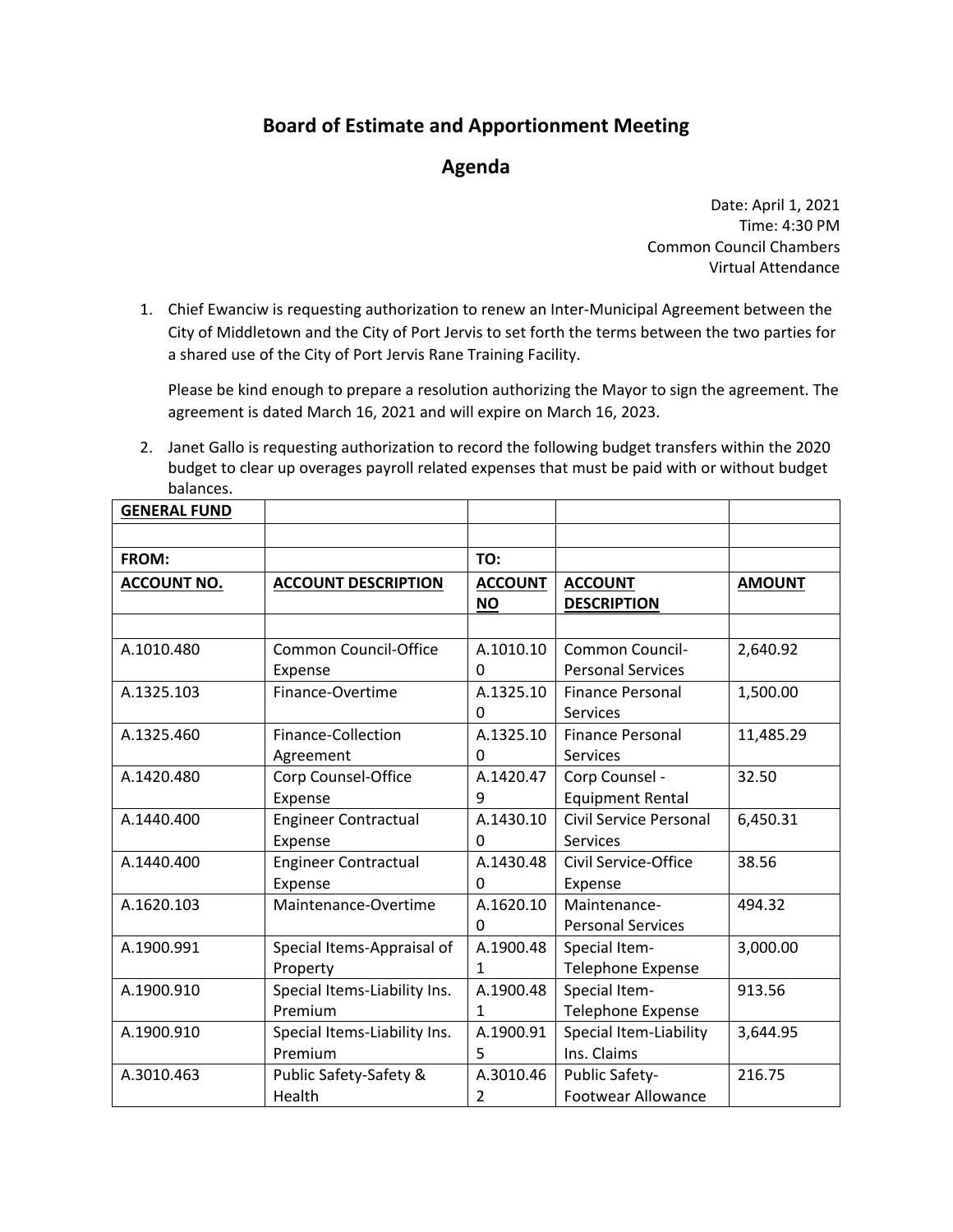| A.3120.103                             | Police-Overtime                                            | A.3140.10<br>3  | Fed Reimb-Overtime                                 | 4,689.40  |
|----------------------------------------|------------------------------------------------------------|-----------------|----------------------------------------------------|-----------|
| A.3120.103                             | Police-Overtime                                            | A.3410.10<br>3  | Stop DWI-Overtime                                  | 4,989.58  |
| A.3410.493                             | <b>Fire-Training Field</b><br>Improve                      | A.3420.41<br>5  | Fire Stations-Light &<br>Heat                      | 5,216.36  |
| A.8160.100                             | Sanitation-Personal<br><b>Services</b>                     | A.8160.10<br>3  | Sanitation-Overtime                                | 836.51    |
| A.9000.810                             | Employee Benefit-<br><b>Employee Retire</b>                | A.9000.81<br>5  | Employee Benefit-P&F<br>Retire                     | 14,359.50 |
| A.9000.861                             | Employee Benefit-Health<br>Insurance-Retirees              | A.9000.86<br>0  | Employee Benefit -<br>Health Insurance             | 23,329.13 |
| <b>Community</b><br><b>Development</b> |                                                            |                 | <b>TOTAL</b>                                       | 83,837.64 |
| CD.8686.400                            | <b>Contractual Services</b>                                | CD.8686.<br>200 | Other Equipment                                    | 96.41     |
| CD.8686.400                            | <b>Contractual Services</b>                                | CD.8686.<br>835 | <b>MTA Mobility Tax</b>                            | 15.73     |
|                                        |                                                            |                 | <b>TOTAL</b>                                       | 112.14    |
| <b>WATER FUND</b>                      |                                                            |                 |                                                    |           |
| F.1900.910                             | Special Items-Liability Ins.<br>Premium                    | F.1900.48<br>1  | <b>Telephone Expense</b>                           | 1,512.85  |
| F.8310.100                             | Water Admin-Personal<br>Services                           | F.8330.10<br>0  | <b>Purification Personal</b><br><b>Services</b>    | 15,244.78 |
| F.8320.100                             | <b>Pumping Station/Supply-</b><br><b>Personal Services</b> | F.8330.10<br>0  | <b>Purification Personal</b><br>Services           | 23,597.16 |
| F.8320.103                             | <b>Pumping Station/Supply-</b><br>Overtime                 | F.8330.10<br>0  | <b>Purification Personal</b><br>Services           | 6,811.56  |
| F.8320.103                             | <b>Pumping Station/Supply-</b><br>Overtime                 | F.8330.10<br>3  | <b>Purification Overtime</b>                       | 5,388.91  |
| F.8340.103                             | Distribution System-<br>Overtime                           | F.8340.10<br>0  | Distribution System-<br><b>Personal Services</b>   | 379.62    |
| F.9000.840                             | Employee Benefit-<br>Worker's Comp                         | F.9000.81<br>0  | <b>State Retirement</b><br>System                  | 6,649.89  |
| F.9000.840                             | Employee Benefit-<br>Worker's Comp                         | F.9000.83<br>5  | <b>Employee Benefits-</b><br><b>Mobility Tax</b>   | 103.23    |
| F.9000.840                             | Employee Benefit-<br>Worker's Comp                         | F.9730.90<br>0  | <b>Bond Antic Notes-</b><br><b>General Expense</b> | 5,775.00  |
|                                        |                                                            |                 | <b>TOTAL</b>                                       | 65,463.00 |
| <b>SEWER FUND</b>                      |                                                            |                 |                                                    |           |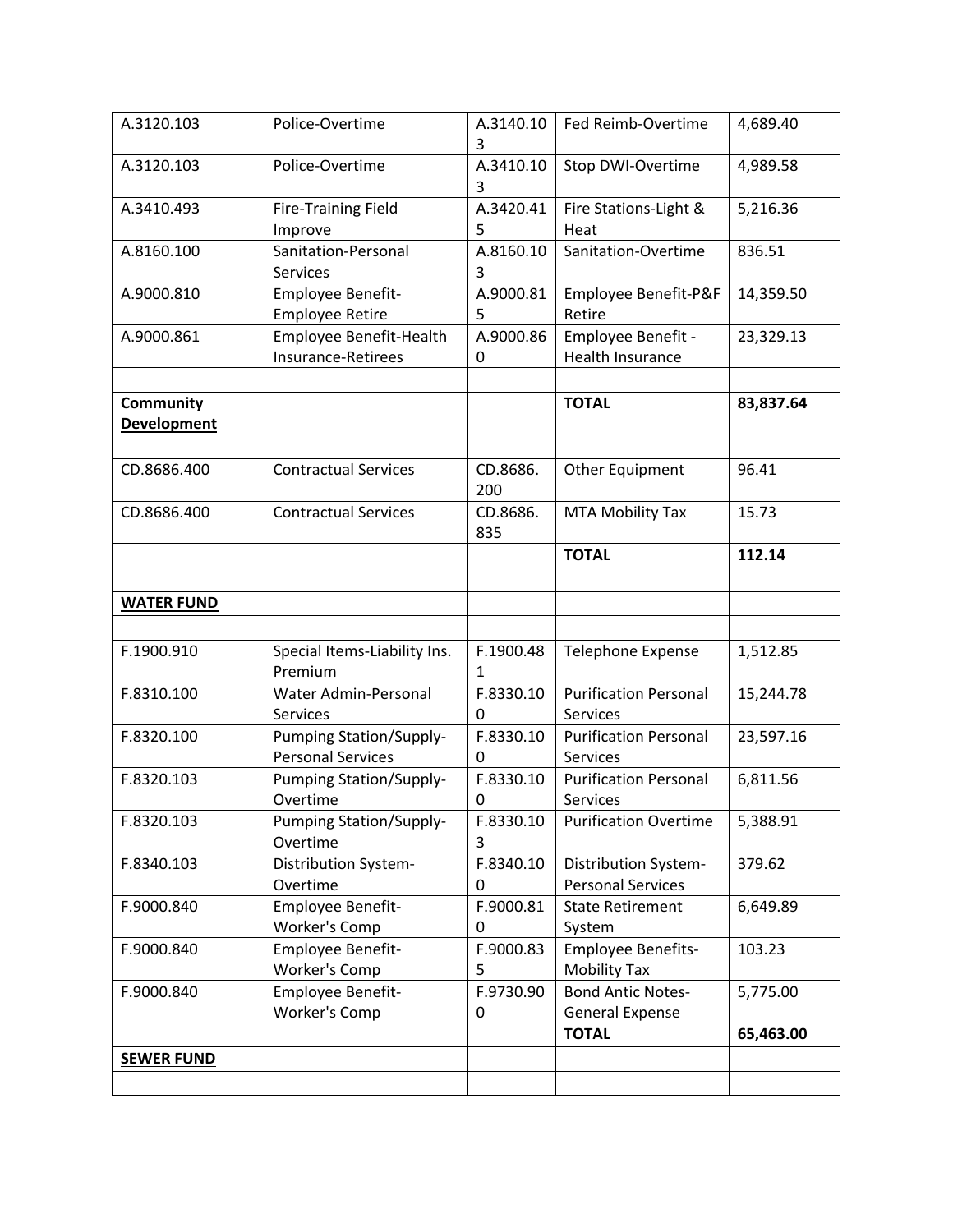|                   |                              |                 | <b>Grand Total</b>       | 230,497.06 |
|-------------------|------------------------------|-----------------|--------------------------|------------|
|                   |                              |                 |                          |            |
|                   |                              |                 | <b>TOTAL</b>             | 19,984.77  |
|                   |                              | 860             |                          |            |
| GA.9000.830       | Social Security              | 860<br>GA.9000. | Health Insurance         | 471.49     |
| GA.5680.415       | Light & Heat                 | GA.9000.        | Health Insurance         | 2,606.73   |
|                   |                              | 860             |                          |            |
| GA.5680.103       | Overtime                     | 860<br>GA.9000. | <b>Health Insurance</b>  | 2,298.04   |
| GA.5680.100       | <b>Personal Services</b>     | GA.9000.        | Health Insurance         | 5,767.42   |
|                   |                              | 810             |                          |            |
| GA.5680.100       | <b>Personal Services</b>     | GA.9000.        | Retirement               | 8,841.09   |
|                   |                              |                 |                          |            |
| <b>GOLDENAREA</b> |                              |                 |                          |            |
|                   |                              |                 | <b>TOTAL</b>             | 61,099.51  |
|                   |                              | 58              | <b>Telephone Expense</b> |            |
| G.8130.415        | Sewage T&D-Light & Heat      | G.8130.4        | Sewer Admin-             | 2,425.92   |
|                   |                              | 00 <sup>1</sup> | <b>Personal Services</b> |            |
| G.8130.415        | Sewage T&D-Light & Heat      | G.8130.1        | Sewer Admin-             | 57,160.73  |
|                   | Premium                      | 81              | <b>Telephone Expense</b> |            |
| G.1900.910        | Special Items-Liability Ins. | G.1900.4        | Special Items-           | 1,512.86   |

- 3. Jacob Tawil is requesting authorization to replace the City's Municity Code Enforcement software with Edmunds Govtech‐BAS.
	- General Code is going to stop supporting the Municity software in 2022
	- Less Expensive, Govtech first year \$38,202 with annual maintenance of \$5,122 Municity quoted \$57,485 with an annual fee of \$37,900
	- Research with other users of Govtech was very favorable.

This will require a budget transfer as follows:

| From           | Amount      | ⊤о                          |
|----------------|-------------|-----------------------------|
| Gen. Fund Bal. | \$38,302.00 | A.1400.400                  |
|                |             | <b>Contractual Services</b> |

4. John Naumchik is requesting authorization for the Mayor to sign a contract with Edmunds (BAS) for FOIL processing software.

| One time charge | \$3,400 |
|-----------------|---------|
| Annual support  | \$900   |

This is a properly budgeted item